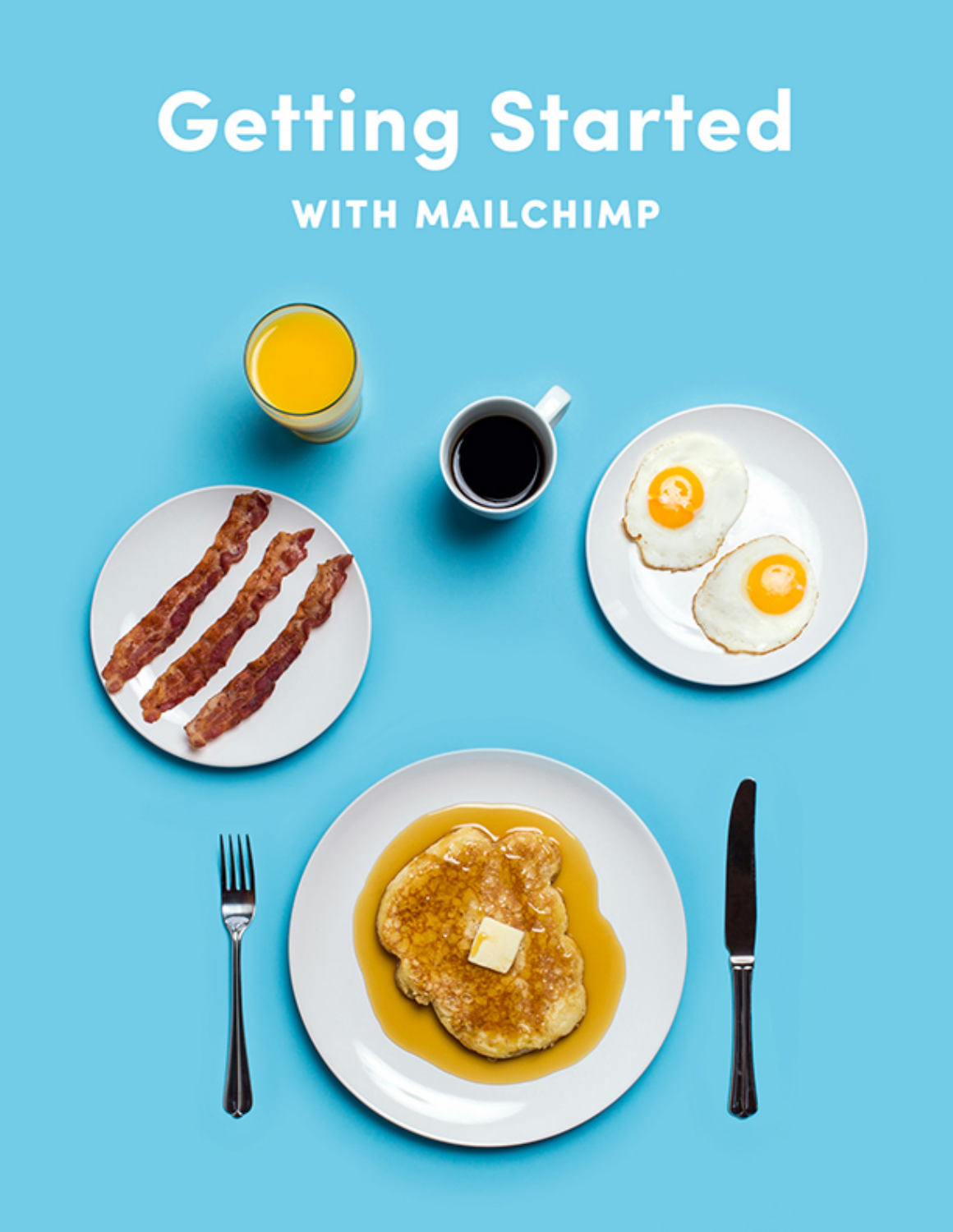# **Welcome to MailChimp**

Email doesn't need to be overwhelming. This guide will help you get your first campaign off the ground. We'll also offer tips for managing your list, viewing your reports, and making sure your newsletters get into the right inboxes.

In this guide, you'll learn how to:

- Make sure your list is compliant
- Create and import your list
- Make and send your first campaign
- Avoid spam filters
- Understand your reports

If you have any questions that are not addressed in this guide, MailChimp offers a [variety of valuable resources for getting started, including our video index, a](http://kb.mailchimp.com/glossary) glossary of terms, a searchable [Knowledge Base](http://kb.mailchimp.com/) of how-to and troubleshooting articles, a selection of [guides on our Resources page](http://mailchimp.com/resources/), and a [helpful support team](http://mailchimp.com/contact/support/).

Now, let's get started.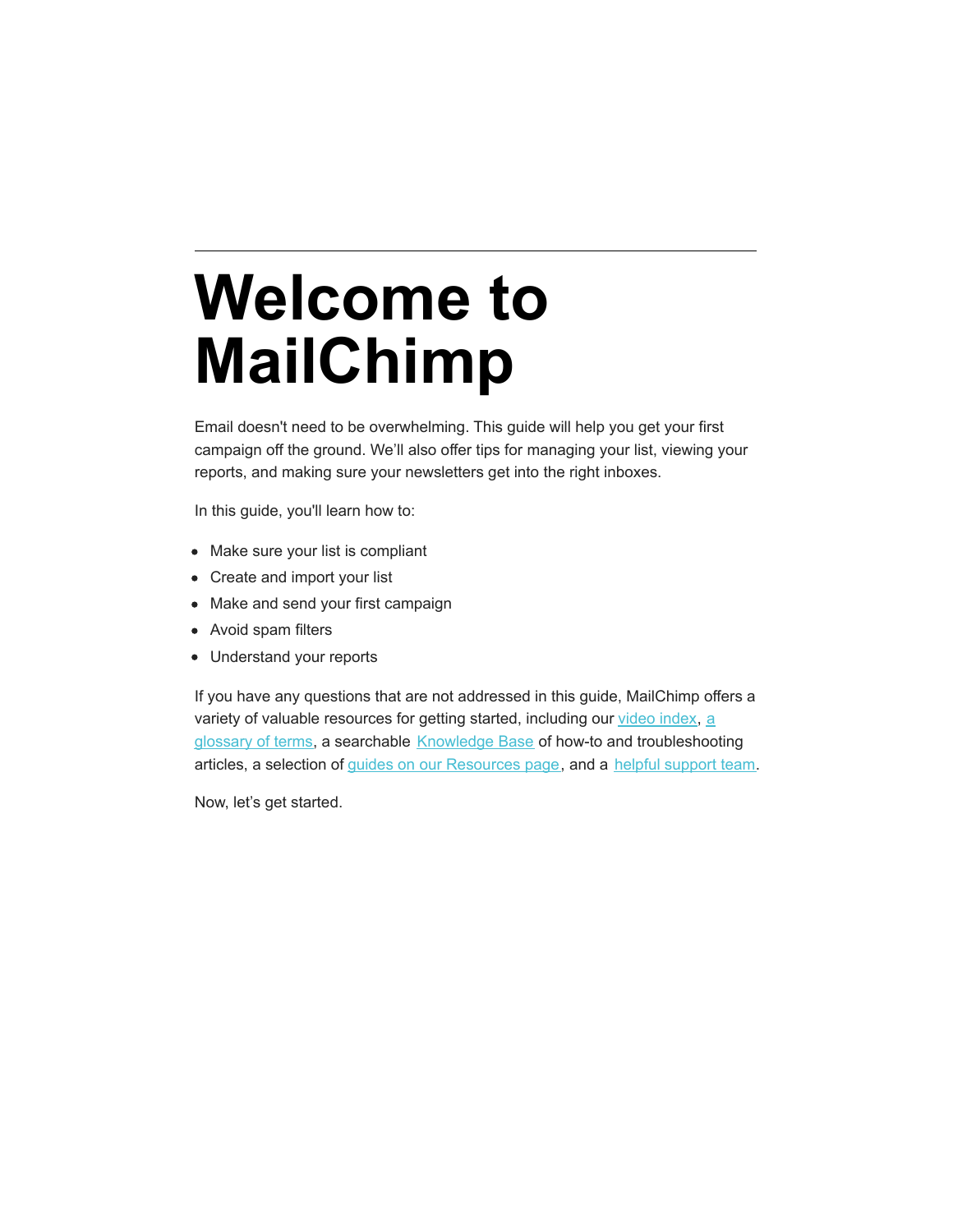# **The Basics**

MailChimp is a web-based application that [works in most web browsers](http://kb.mailchimp.com/accounts/account-setup/minimum-system-requirements), which means you don't need to download or install any new software on your computer. To make sure that MailChimp works properly in your browser, you should enable cookies, pop-ups, and JavaScript. Before you watch our tutorial videos, you'll need the [latest version of Flash](http://get.adobe.com/flashplayer/).

### Compliance tips

[When you create a MailChimp account, you agree to comply with all anti-spam](http://kb.mailchimp.com/accounts/compliance-tips/terms-of-use-and-anti-spam-requirements-for-campaigns) regulations and MailChimp's [Terms Of Use](http://mailchimp.com/legal/terms/). These terms require that all lists be permission-based, consisting of subscribers who signed up through a mailing list signup form or gave explicit permission for you to add them to the list. You must have tangible, confirmable proof that the subscriber wants you to communicate with them. Be mindful of these guidelines as you're getting started:

- Make sure the intent of the signup form is clearly stated. All potential subscribers should understand that, by submitting their contact information through the form, they are agreeing to receive bulk email from you.
- "Contact Us," "Apply For A Quote," or "More Information" forms are not considered an acceptable opt-in method for bulk emails. These forms generally indicate a one-to-one email, not permission to be added to a bulk mailing list.
- Email addresses collected verbally, from personal address books, from business cards, or from social media/LinkedIn followers are not considered viable opt-in methods, due to their lack of tangible, verifiable proof of consent.
- While it's *generally* okay to add existing customers to a bulk mailing list, they must be recent customers (having purchased a product in the past 6 months) or customers that have already been regularly receiving emails from you. Only use addresses that have requested to be added to a list.
- We do not allow any kind of [third party lists](http://kb.mailchimp.com/accounts/compliance-tips/third-party-purchased-or-rented-lists) in our system. This includes publicly available, purchased, rented, or partner lists.

[This KB article](http://eepurl.com/ynaj) can help you determine if your list is acceptable. If you're still unsure, [contact our compliance team](http://mailchimp.com/contact/?department=compliance) for further clarification.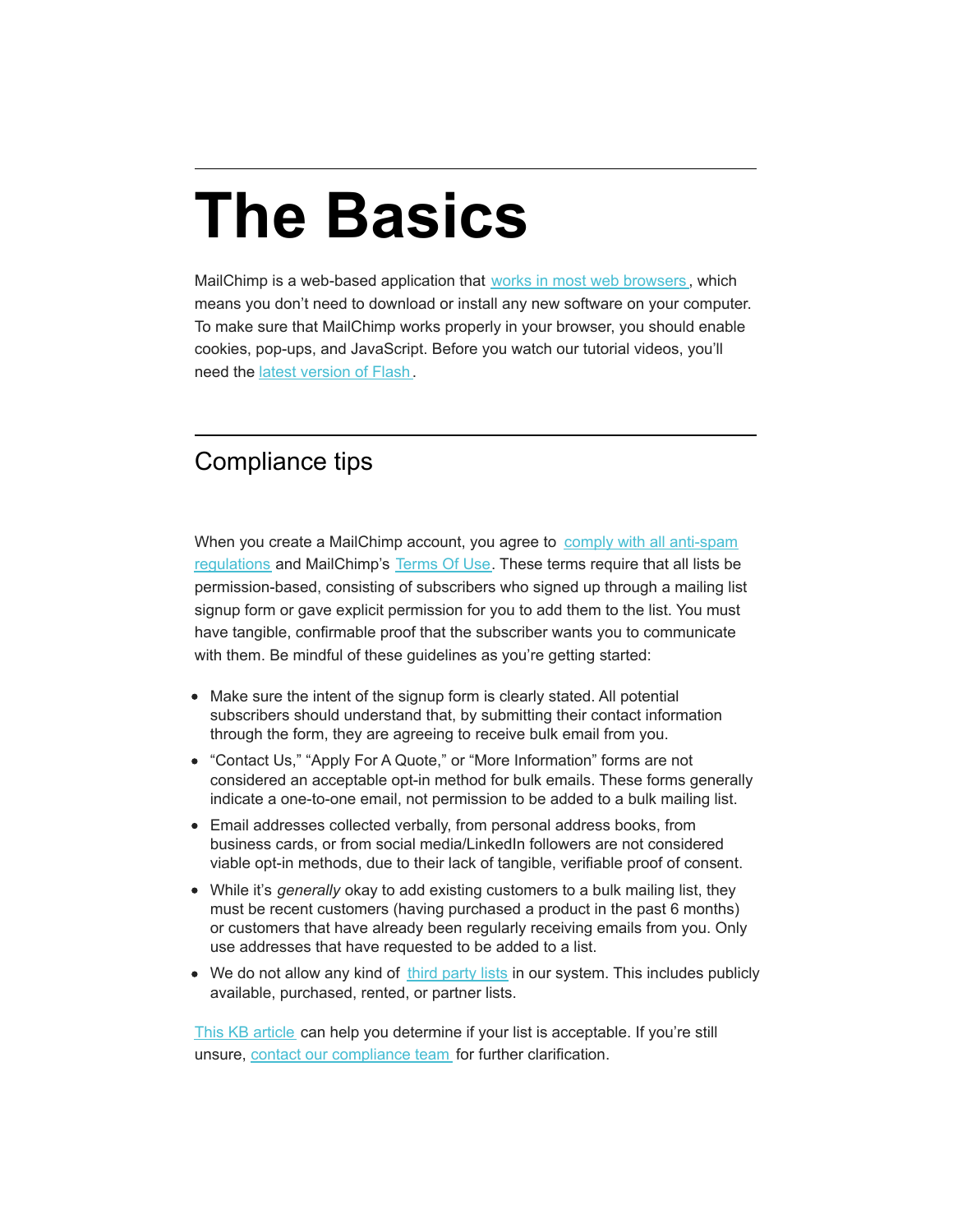# **Creating and Importing a List**

The foundation of great email marketing is a clean, updated, engaged list of subscribers. Once you've **created**, confirmed, and logged in to your MailChimp account, you're ready to start building that list.

You can create as many lists as you'd like within your account, but for most users, we recommend [maintaining a single list](http://kb.mailchimp.com/lists/growth/best-practices-for-lists) along with [segmenting data](http://kb.mailchimp.com/lists/groups-and-segments/getting-started-with-segments) and [interest groups](http://kb.mailchimp.com/lists/groups-and-segments/add-groups-to-a-list), as needed. This helps keep your list clean and your billing rate low, since our [monthly rates](http://mailchimp.com/pricing/growing-business/) are determined by your total subscriber count. Duplicate subscribers across multiple lists count toward that total.

### Creating your list

To [create a list in your MailChimp account](http://eepurl.com/gOHY), follow these steps:

- 1. Choose **Lists** from your MailChimp dashboard, then click the **Create List** button in the upper righthand corner.
- 2. On the **List details** page, you can choose a name for the list, set the default From name and email address, and write a short "permission reminder" to remind your subscribers how and why they're receiving email from you.
- 3. When you're finished, click **Save**.

If you don't have any subscribers yet, don't worry! MailChimp will automatically [generate a signup form for your list, which you can easily customize, share, post](http://kb.mailchimp.com/lists/signup-forms/add-a-signup-form-to-your-website) on your website, or even [add to your Facebook page](http://kb.mailchimp.com/integrations/facebook/add-a-signup-form-to-your-facebook-page). We give you lots of options when you're building the form, so you can gather exactly the information you need from your contacts. You can also use this information to [segment your list](http://kb.mailchimp.com/lists/groups-and-segments/getting-started-with-segments) later on.

At MailChimp, we're serious about security and sending reputations—yours and ours. By default, our signup forms require double opt-in, which helps maintain the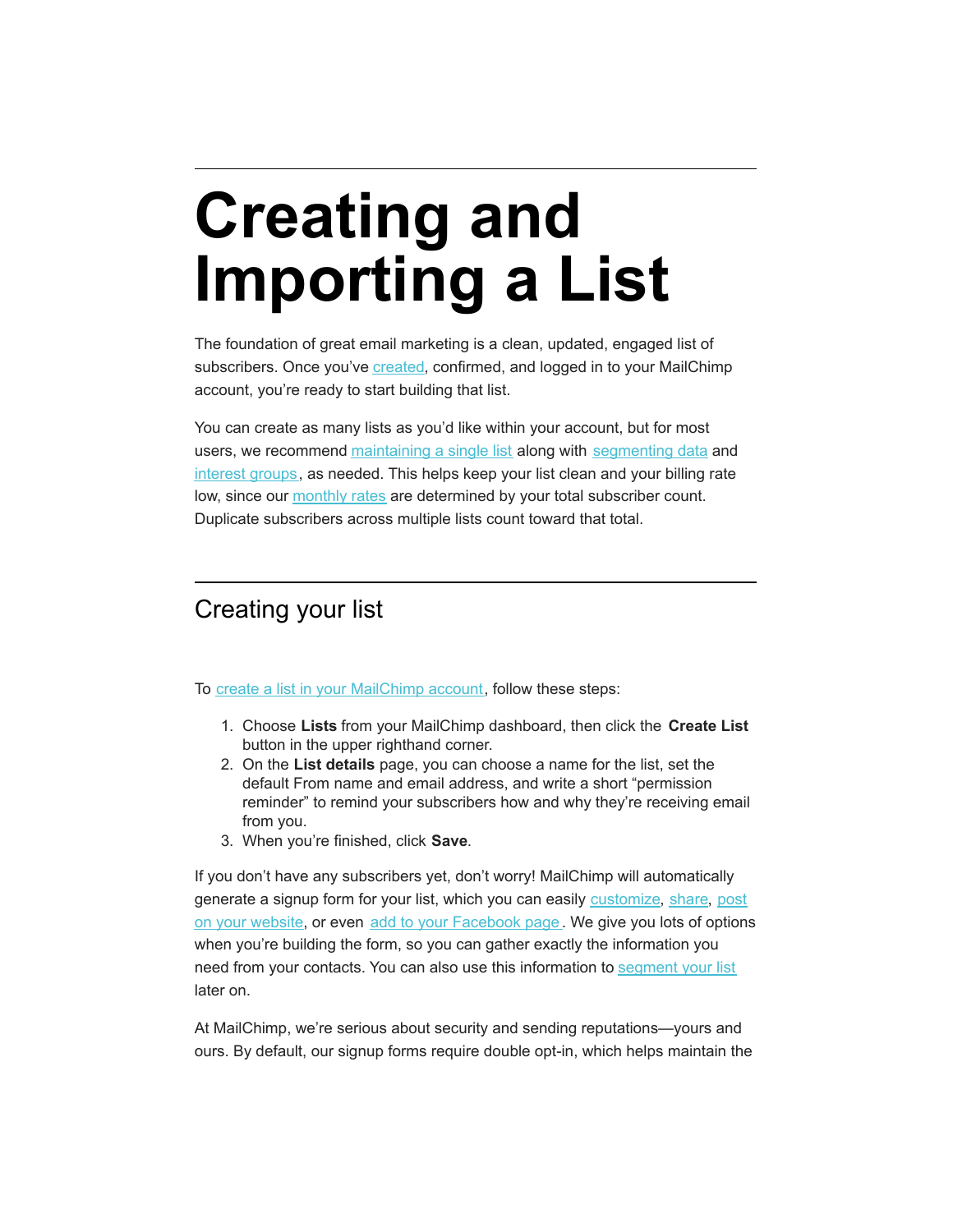integrity of your mailing list and can improve email deliverability and performance. For more information about the double opt-in process, refer to [this article](http://kb.mailchimp.com/lists/signup-forms/the-double-opt-in-process).

### Importing your list

[If you have an existing list of contacts or subscribers who have opted-in to](http://kb.mailchimp.com/accounts/compliance-tips/examples-of-compliant-and-non-compliant-lists) [receiving email from you, there are several different options for importing them](http://eepurl.com/gOH5) into MailChimp. They include:

- Uploading a CSV or tab delimited text file.
- Copying and pasting your list from Excel.
- Importing contacts from your Mac Address Book with the help of our OSX app, [MailChimp Import](http://kb.mailchimp.com/lists/growth/use-mailchimp-import-to-export-contacts-from-your-mac).
- Importing directly from a third-party application or program—like Salesforce, Google Docs, or Highrise—that integrates with MailChimp. For more details about our available integrations, visit our [Integrations Directory](http://connect.mailchimp.com/). If your contacts are stored in an application or program that doesn't currently integrate with MailChimp, refer to that program's support documentation or customer support team for assistance with getting a CSV file of the contacts.
- Importing contacts using [MailChimp's API](http://apidocs.mailchimp.com/). (A quick warning here: the API is for *experienced programmers and developers* . If you don't currently have someone on staff that can assist with this, consider reaching out to one of our for-hire, third-party [MailChimp Experts](https://experts.mailchimp.com/) to lend a hand.)

Do you only need to add a single email address to your list? You can do so by clicking the *add subscriber* [icon on the Lists page](http://kb.mailchimp.com/lists/growth/add-individual-subscribers-to-a-list) .

### **Building and customizing signup forms**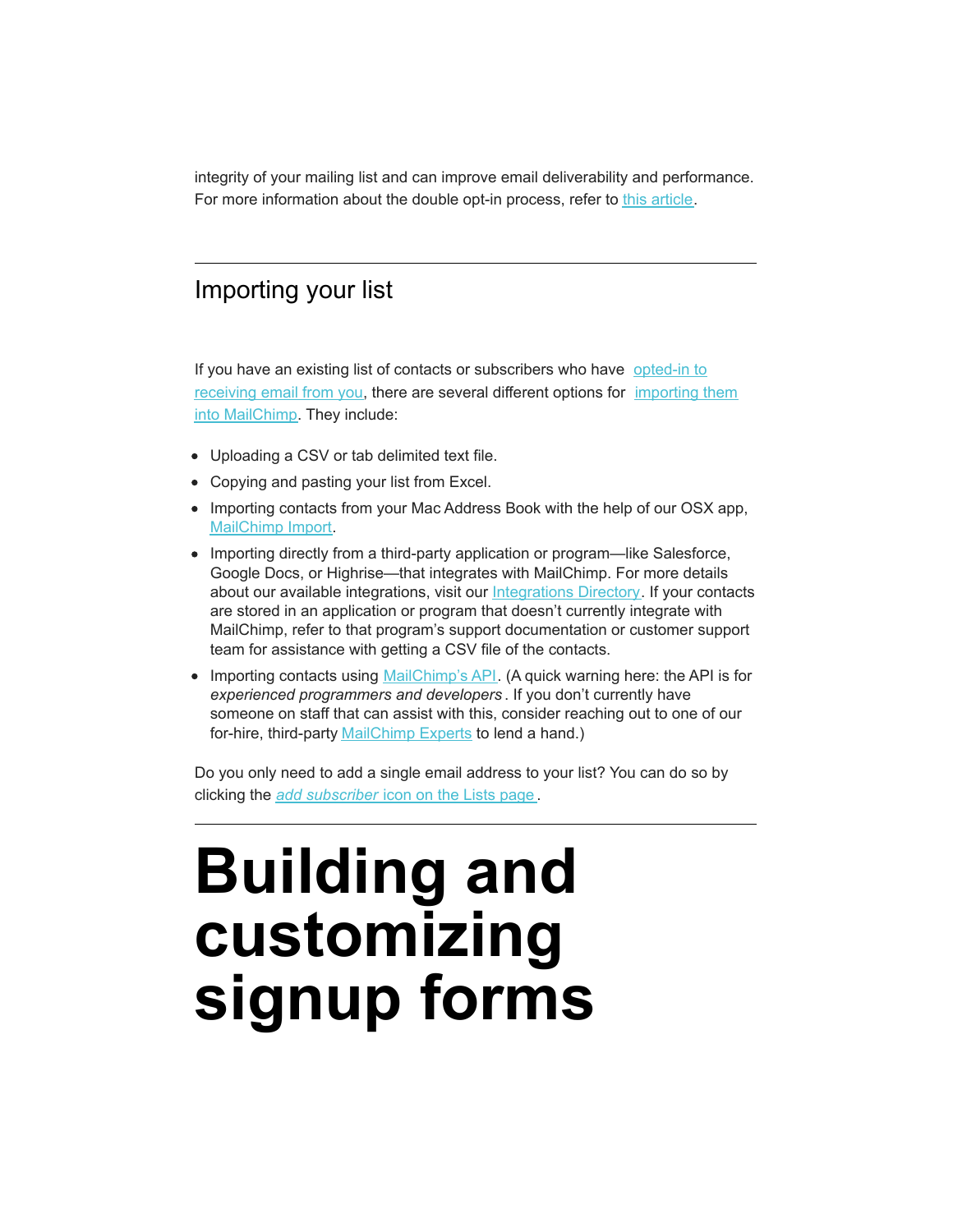When you create a list in MailChimp, we'll automatically generate a series of signup forms and response emails. You can use the tools on the **Create forms** page to customize the **Unsubscribe** sequence, the **Update profile** sequence, and other list forms and emails that make up our double opt-in process. MailChimp forms are mobile-responsive, so potential subscribers can easily view and submit their information from a smartphone or other mobile device.

Below, we'll cover the basic steps for creating and designing general forms in MailChimp, but there are a few other options on the **Signup forms** page for each list as well.

- **Embedded forms** Generate HTML code for a form that can be embedded on your website or blog. Learn about the embedded form options [here](http://kb.mailchimp.com/lists/signup-forms/add-a-signup-form-to-your-website#Embed-Form-options).
- **Subscriber popup form** The **[subscriber popup](http://eepurl.com/94dz9)** is a customizable form option that automatically displays a MailChimp signup form in a popup modal on your website shortly after someone visits the page.
- **Form integrations** Build sophisticated forms and connect MailChimp to your blog and social media profiles. Integrations with Wufoo, CoffeeCup, Twitter, WordPress, and Squarespace are available here, too.
- **Facebook form** Add a signup form to your Facebook page.
- **Tablet form** Collect signups in your brick-and-mortar store or at events with Chimpadeedoo for [iPad](http://kb.mailchimp.com/mobile/chimpadeedoo-for-ipad) or **Android** tablets.

#### Build it

To build your signup form and begin customizing:

- 1. Navigate to the **Lists** page.
- 2. Select the appropriate list.
- 3. From within that list page, click **Signup forms**, then **General forms**.
- 4. Click the **Build it** tab.
- 5. All forms start out with three default fields: **Email address**, **First name**, and **Last name**. If you've imported a list containing additional fields, they'll be present on the form as well. To add extra fields, choose a field type from the **Add a field** tab on the right side of the page.
- 6. Once you've added any extra fields you need, you can customize field text and [set default merge field values](http://kb.mailchimp.com/lists/managing-subscribers/set-default-merge-values-for-a-list) .
- 7. Click **Save & Exit** to save all changes to your form.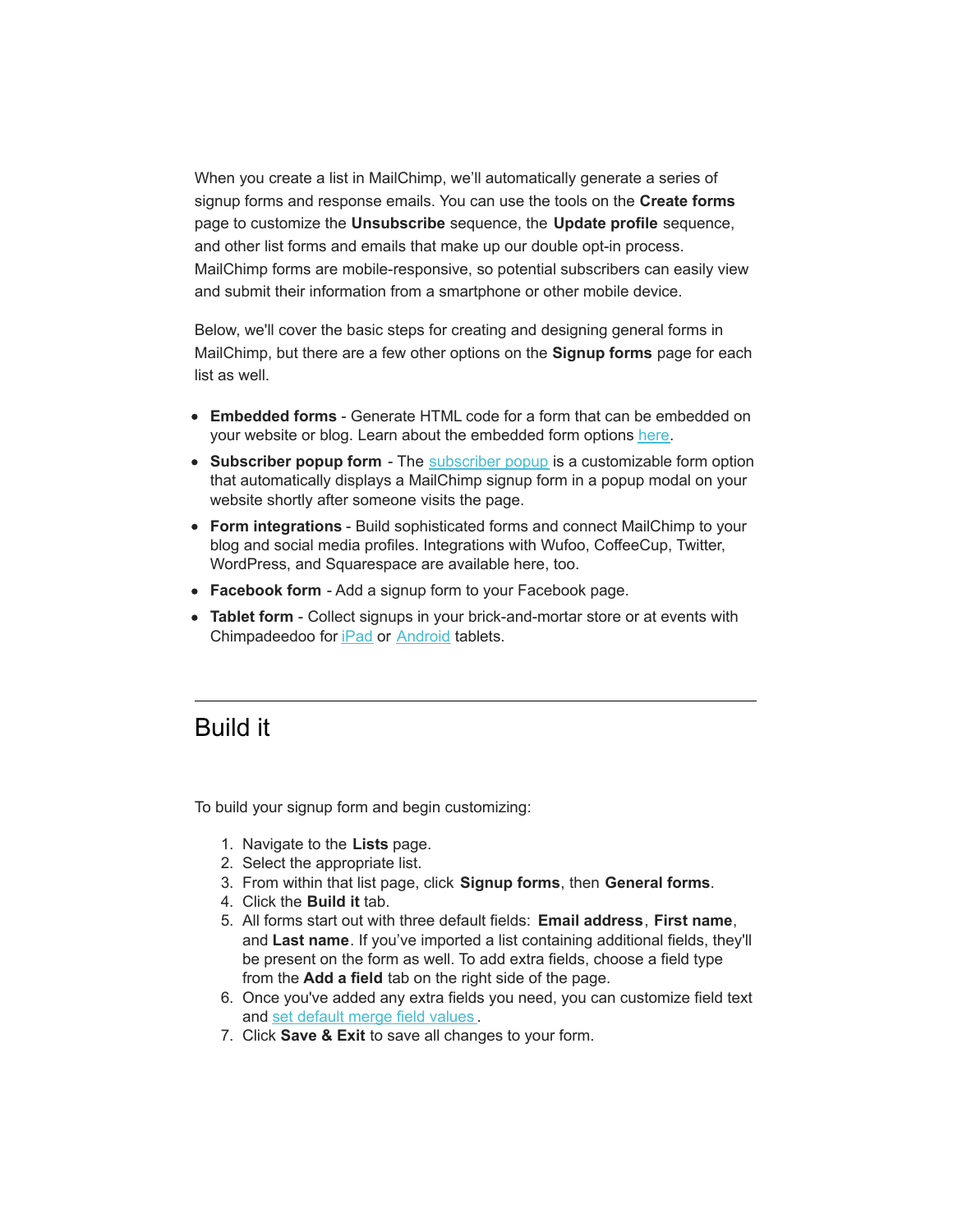**Note:** If you would like to add an extra layer of security to your form, check the **Protect your signup form with reCAPTCHA** box on the **Create forms** page. When this option is enabled, a [Google reCAPTCHA](https://www.google.com/recaptcha/intro/index.html) checkbox that says "I'm not a robot." will be included on your signup form, preventing spam bots from adding email addresses to your list.

#### Design it

To the right of the **Build it** is the **Design it** tab. Here, you can choose the colors, styles, and fonts for the form or response email you've selected. It's important to note that style changes are made universally and not form by form. When you edit or make a change to any element of the form, we apply the same change to each of the other forms and response emails for your list.

Visit our Knowledge Base for more tips on customizing the look and feel of your [list forms and response emails](http://kb.mailchimp.com/lists/signup-forms/create-signup-forms-and-response-emails) .

### Translate it

Use the **Translate it** tab to [enable or customize translations](http://kb.mailchimp.com/lists/signup-forms/translate-signup-forms-and-emails) for your list's forms and response emails in any of MailChimp's 40+ supported languages.

**Note:** The subscriber popup form does **not** support translation.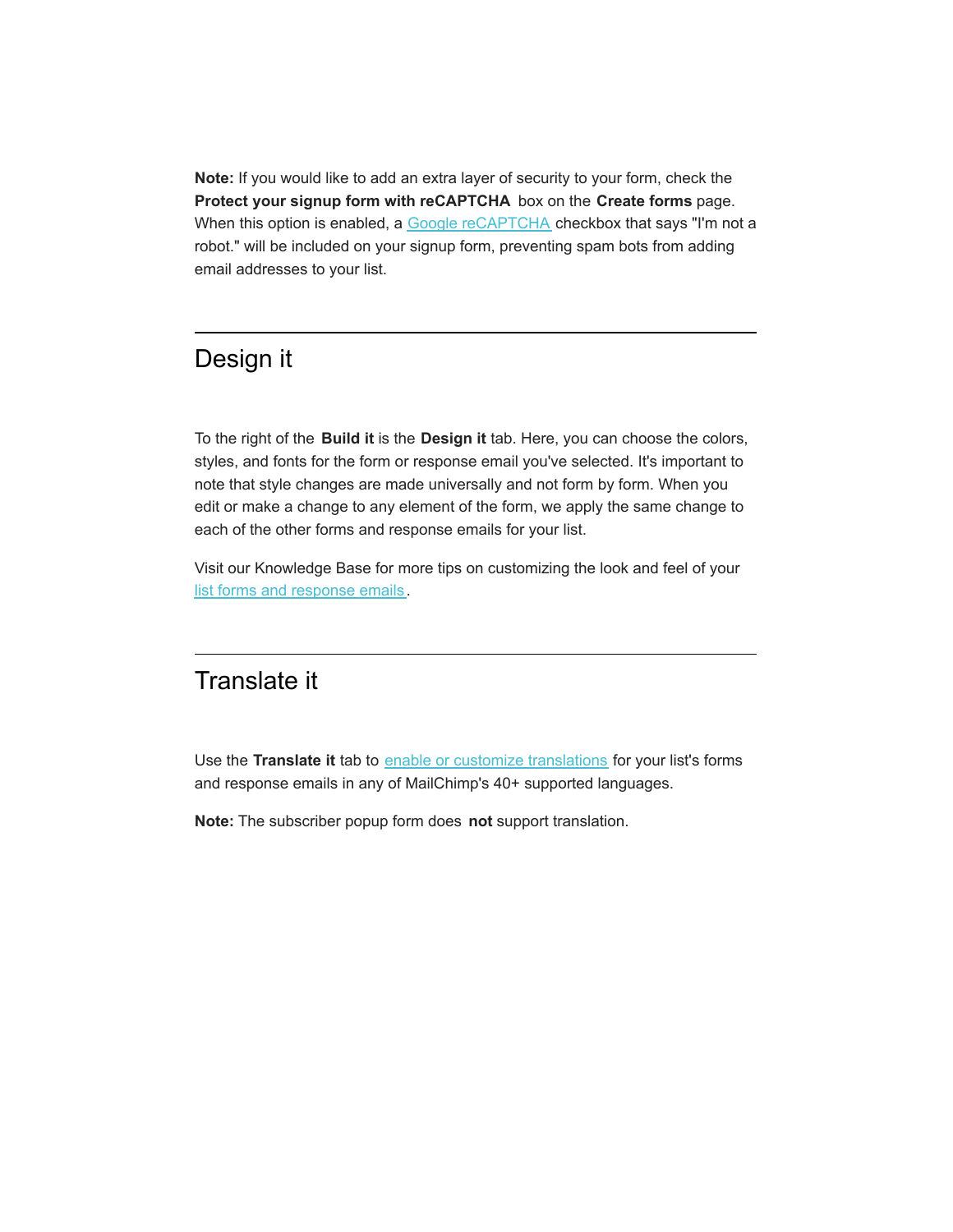## **Creating Templates and Campaigns**

Once your list and forms are set up, you're ready to start building an email message to send out to your subscribers. There are lots of names for this email newsletter, blast, or e-shot just to name a few—but at MailChimp, we call each [email message that you design and send to your subscribers a "campaign". Each](http://kb.mailchimp.com/campaigns/ways-to-build/templates-vs-campaigns) campaign is built using a preset layout called a "template."

In this section, we'll cover the basics of importing or coding a custom template into MailChimp. If you'd prefer to use MailChimp's built-in selection of templates to create a campaign, feel free to skip ahead to the *Creating a Campaign* section.

### Creating or importing a custom template

MailChimp provides a variety of customizable *Basic* Templates and predesigned Template *Themes* that can be used as starting points for email campaigns, but you're not limited to those options. If you'd like to import your own templates or [create custom coded templates](http://eepurl.com/hcJp) to help fill a specific design or branding need, just visit the **Templates** section of your account and click the **Create Template** button. Here, you're able to [paste in your own custom coded design](http://kb.mailchimp.com/campaigns/ways-to-build/paste-html-to-create-campaign) or upload templates from an **HTML** or **[ZIP](http://kb.mailchimp.com/templates/code/import-a-zip-file-to-create-a-template)** file. If you'd like to use one of our existing templates as a base for your custom design, you can do that here as well. Any templates that you create here will be found under the **Saved Templates** tab when you reach the Template step of the Campaign Builder.

**Note**: To allow use of our visual content editing tools, you will need to code your templates using the [MailChimp Template Language](http://templates.mailchimp.com/getting-started/template-language/).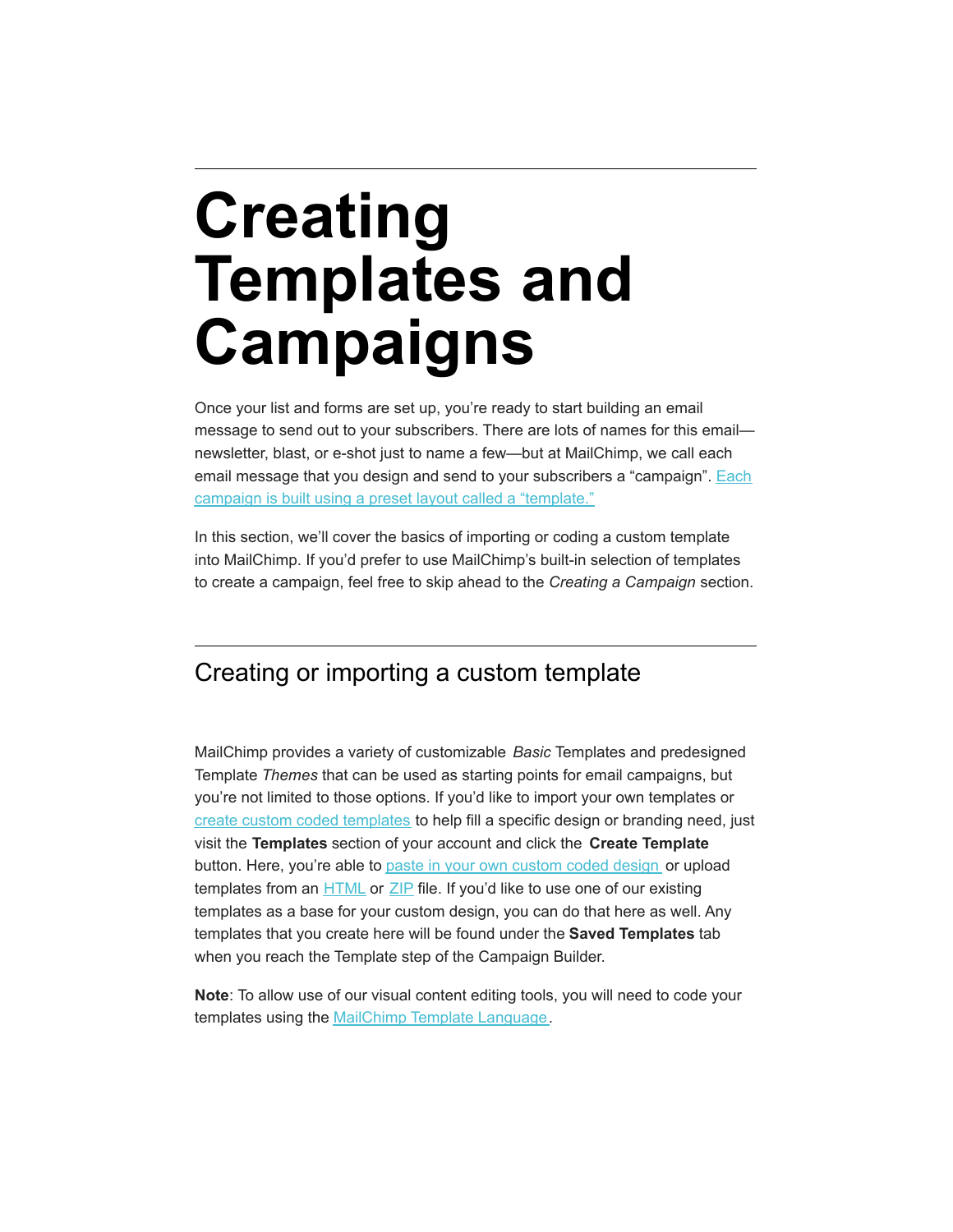#### Creating a campaign

The MailChimp campaign builder walks you through building a campaign, step by step. When it's time to design your campaign, if you're not using an uploaded template, you'll find a variety of basic email layouts you can customize easily without HTML knowledge. Many of our layouts use a drag and drop editor, which makes it easy to add, move, delete, and style content blocks. If you want to use the same layout again later, you can save your design as a template for future campaigns.

To get started, click the **Create Campaign** button from the **Dashboard** or **Campaigns** tab, and choose the type of campaign you'd like to create.

- **Regular Campaigns** are the most common type of HTML email our users send. You can design and customize the designed HTML and plain-text versions of these emails, and choose whether to send them immediately or schedule them for later.
- **[Plain-Text Campaigns](http://eepurl.com/gYYY)** are the simplest form of mass email you can send. As the name suggests, these campaigns will only contain text, and have no formatting options.
- **[A/B Split Campaigns](http://eepurl.com/hcvL)** are a great tool for testing subject lines, From names, sending times, or[—when combined with the \\*|GROUP:X|\\* merge tag](http://kb.mailchimp.com/campaigns/ab-split/test-content-with-an-a-b-split-campaign)—even content. We'll send two different versions of the email to small portions of your list, track their performance, then send the "winning" version to all remaining subscribers.
- **[RSS-Driven Campaigns](http://eepurl.com/iDlQ)** allow you to automate your email marketing by combining content from an RSS feed with user-friendly MailChimp templates. Like the other campaign types, you can control when these campaigns go out and who receives them.

If you'd like to create a series of automated emails, check out our robust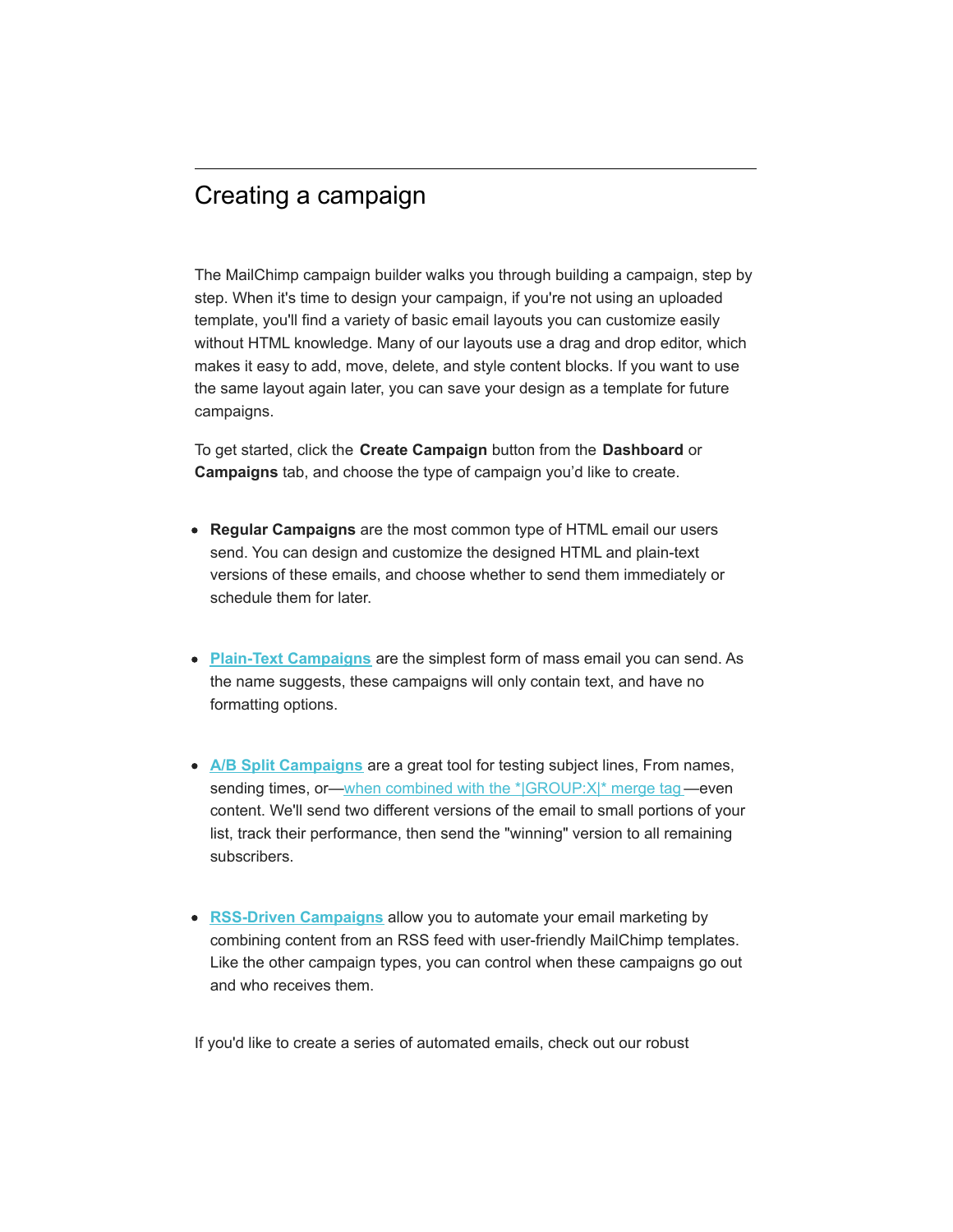**[Automation](http://mailchimp.com/features/automation/)** features. Our [Working With Automation guide](http://mailchimp.com/resources/guides/working-with-automation/) will help you get started.

For now, we'll work with the **Regular Campaign**. The steps in the campaign builder will vary slightly across other campaign types, but the general behavior of templates will remain the same.

After you choose your campaign type, you'll begin the campaign building process. In a **Regular Campaign**, the first step is **Recipients**. Here, you'll determine which subscribers will receive the campaign. You can choose to send it to the entire list, or use our segmentation tools to send targeted content based on subscriber data, campaign or e-commerce activity, group membership, manual selection, and more.

[This article](http://eepurl.com/gWN5) contains a quick tutorial on building segments and provides a full list of the available segmenting options.

In the **Setup** step, you'll decide on a name for the campaign (this will not be visible in the sent campaign) and enter general information like the email subject, From name, and From email address. You'll also have the option to set up our [Conversations](http://kb.mailchimp.com/lists/managing-subscribers/set-up-and-use-conversations) feature to help manage replies and to personalize the "To:" field of your campaign through the use of merge tags.

**Note:** If the associated list contains the names of your subscribers, checking the "Personalize the To: field" feature will allow you to use merge tags to help personalize each email. For example, \*|FNAME|\* \*|LNAME|\* would display as "To: John Smith" instead of "To: john.smith@domain.com." Not only are personal emails more likely to be opened, they're also less prone to get flagged by spam filters.

[Also included on the Setup step are a number of native and third-party tracking](http://eepurl.com/Bn9fz) options, the ability to enable automatic sharing of your campaign on **[Facebook](http://eepurl.com/l7WJT)** and [Twitter](http://eepurl.com/ko421), and [authentication](http://kb.mailchimp.com/delivery/deliverability-research/set-up-mailchimp-authentication).

Next up is the **Template** step. MailChimp offers a variety of basic templates and themes in each account.

Basic templates provide you with a highly-customizable blank layout, so you can easily add your own styles and content using the drag and drop functionality of our Email Designer. The following basic layouts are available:

• 1 Column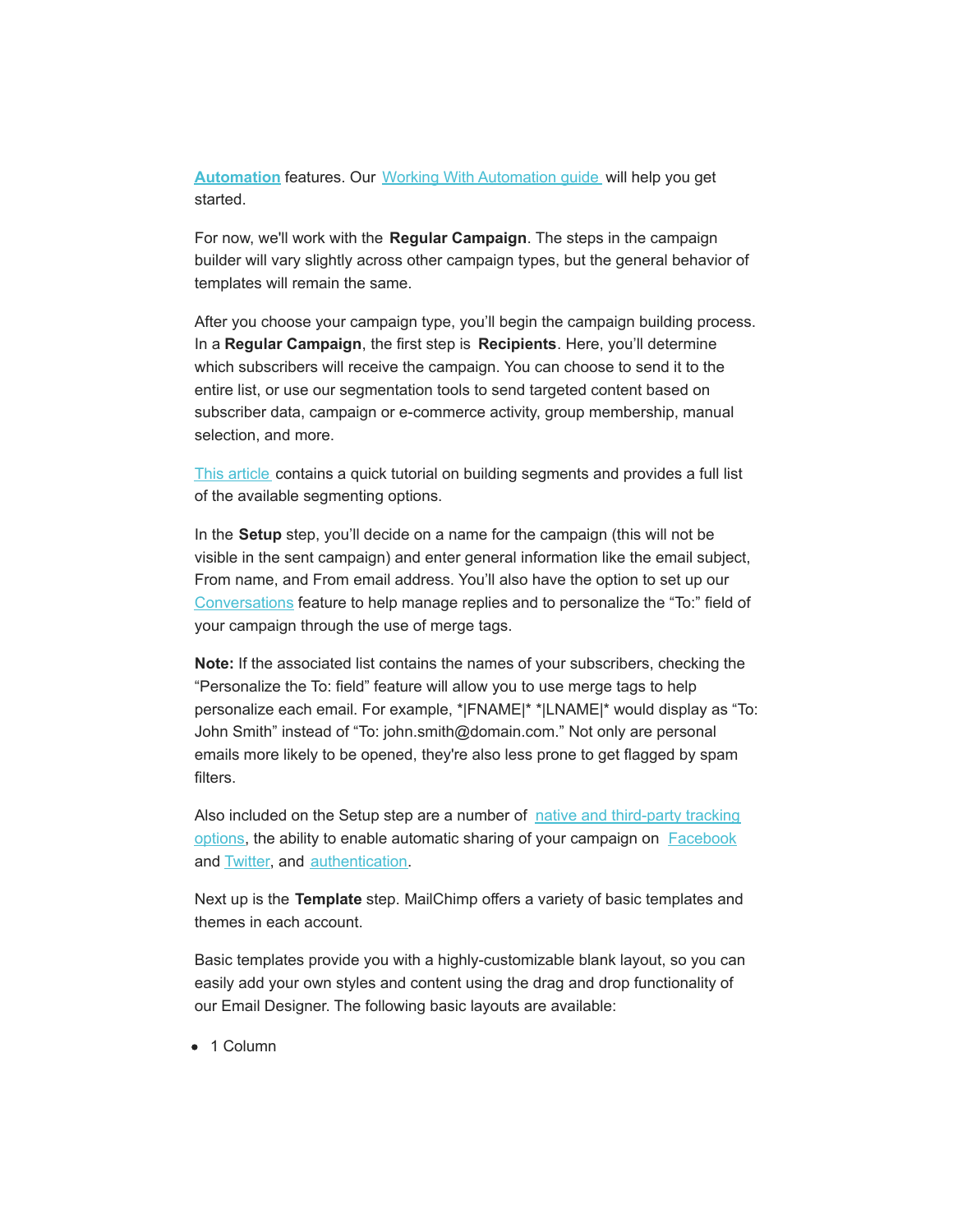- 1 Column Banded
- 1:2 Column
- 1:2 Column Banded
- 1:3 Column
- 1:3 Column Banded
- 2 Column
- 2 Column Banded
- 2:1 Column
- 2:1 Column Banded
- Left Sidebar Layout
- Right Sidebar Layout
- Simple Text
- Basic RSS (RSS-Driven Campaigns only)
- Right Sidebar RSS (RSS-Driven Campaigns only)

The only difference between non-banded and banded templates is their appearance. Non-banded templates are one solid color and have a defined border. Banded templates will have a "band" of color that stretches across the page and contains the footer information.

Themes, on the other hand, are predesigned, preconfigured templates that don't require any programming or design knowledge to use. Simply pick a theme, plug in your content, and you'll have a beautiful campaign. Themes come in two varieties: "drag and drop" and "classic." Drag and drop themes offer functionality similar to that of basic templates, while only the color and content of the classic templates will be editable within MailChimp's email designer. The template type will be displayed below each theme, so you can easily differentiate between the two.

You also have the option to use **Saved Templates**, reuse layouts from drafted and recently sent **Campaigns**, or upload a template/paste in your own custom code from the **Code Your Own** tab.

#### Add your content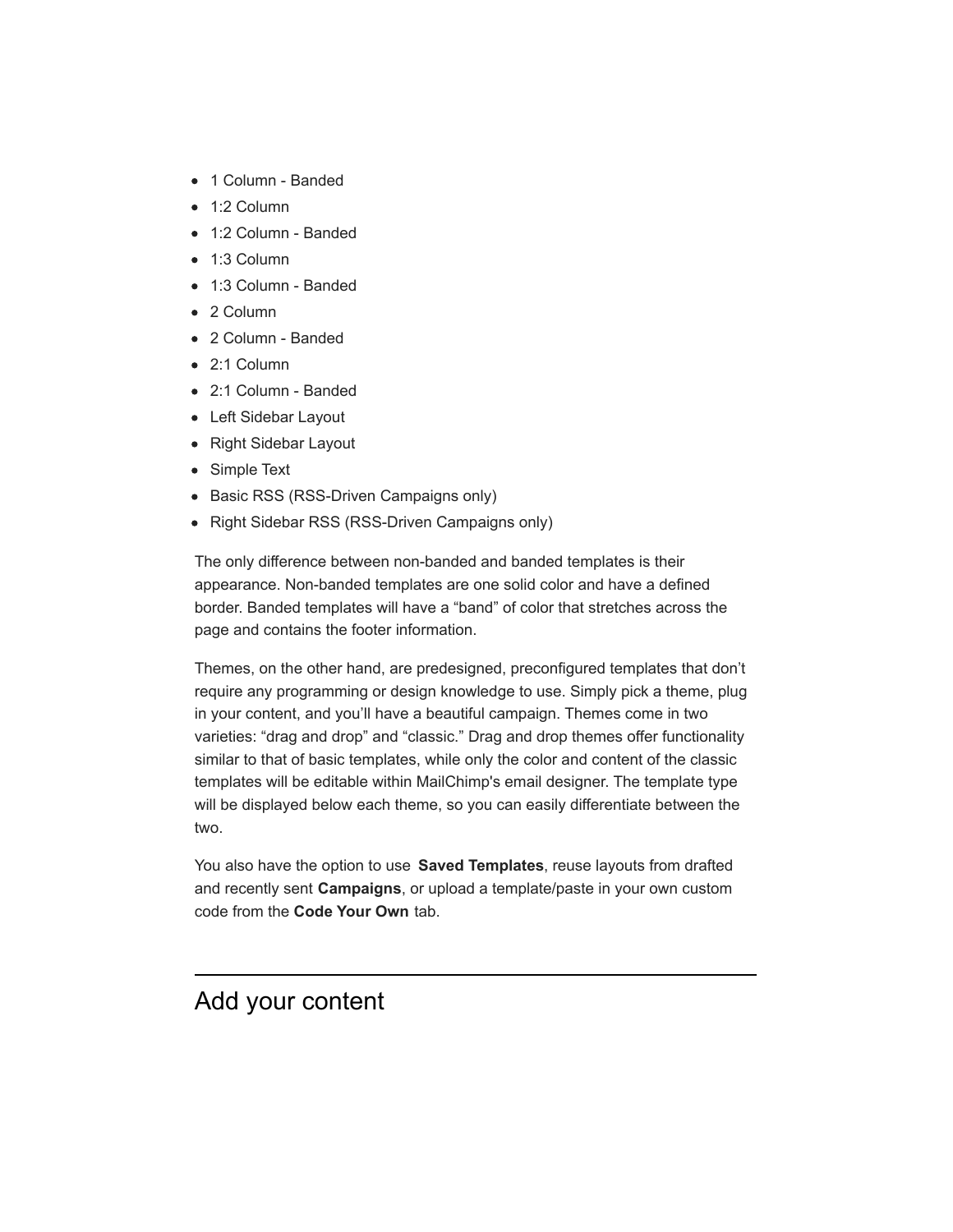Once you've selected a template, proceed to the **Design** step. Here, you'll use MailChimp's email designer to add, rearrange, duplicate, and delete content blocks to create a unique campaign that is fully customized to your needs. You can modify and style the content for specific content blocks using the **Content**, **Style**, and **Settings** tabs in the editor.

Choose from the following content blocks:

- Text
- Boxed Text
- Image Group
- Image Card
- Image + Caption
- Image
- Divider
- Social Follow
- Social Share
- Button
- Footer
- Code
- RSS Header (RSS-Driven Campaigns only)
- RSS Items (RSS-Driven Campaigns only)

In each content block, you can add and format text, upload images, link to files, and further tailor the layout for maximum flexibility and personalization using the editor toolbar. After you've added content, the blocks can be dragged vertically or horizontally within the template to mix up the layout and design. Click the upper lefthand corner to drag each block up, down, or sideways as needed.

Will you have multiple users editing a campaign at the same time? No problem. With our [collaboration](http://eepurl.com/yM_M5) features, team members can watch each other edit copy and make design changes in real-time, with no refreshing needed. They'll also be able to send test emails, solicit feedback, and leave comments right in the editor.

#### Merge tags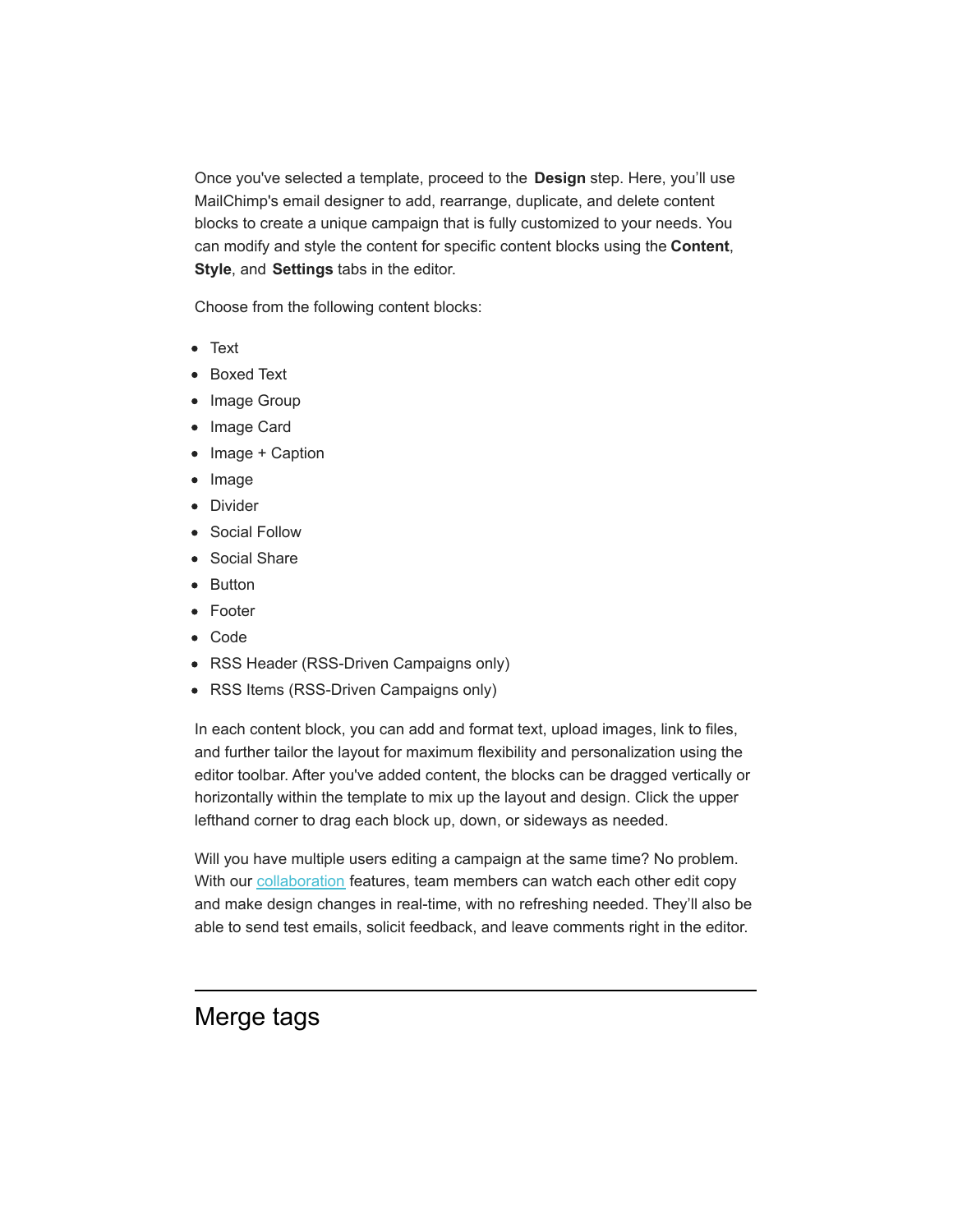In the **Setup** step, we used merge tags to personalize the "To:" field of the email. They can also help you add a personal touch to response emails, automation workflows, and regular campaigns. Merge tags are designed to pull in personalized or dynamic data from your list or MailChimp account and can be used for an array of different tasks. Whether you want to greet each subscriber by their first name in the email, populate RSS or social media information, translate content in a campaign, populate unique coupon codes or links for each subscriber, or include/exclude content within each email based on a subscriber's profile information, merge tags help simplify the process.

For full tutorials on using MailChimp's merge tags and a list of all available merge tags, consult the following KB articles:

[Getting Started with Merge Tags](http://eepurl.com/cjSwb)

[All the Merge Tags Cheat Sheet](http://eepurl.com/cBqRg)

[How Conditional \(or Smart\) Merge Tags Work](http://kb.mailchimp.com/merge-tags/smart/how-conditional-or-smart-merge-tags-work)

[Smart Merge Tags and Groups](http://eepurl.com/BZv3)

[Troubleshooting Merge Tags](http://eepurl.com/hcrI)

#### Keyboard shortcuts

We've added some handy keyboard shortcuts to make editing your content even easier:

- ESC Save and close editor, hide preview
- CTRL + 1 Toggle Preview mode
- CTRL + 2 Send a test email
- CTRL + 3 Push to MailChimp Mobile
- CTRL + ? Show/hide hotkeys cheatsheet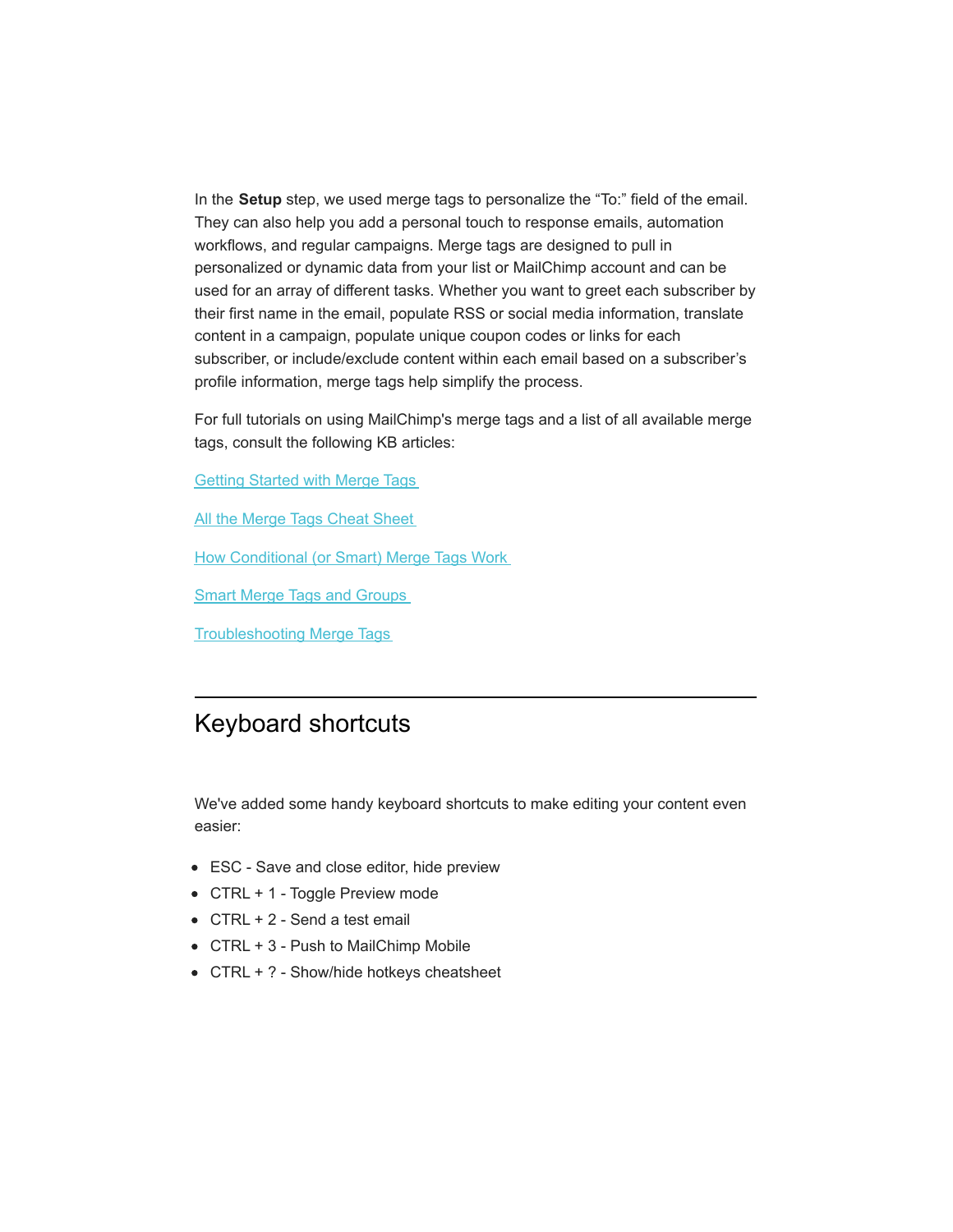#### Text editor shortcuts

Use the ⌘ (Mac) or Ctrl (Windows) key on your keyboard for editor-specific shortcuts.

- $\bullet$   $\mathcal{H}$  + Z Undo action
- $# + Y$  Redo action
- $\bullet$   $\mathcal{H} + L \text{Add link}$
- $\bullet$   $\mathcal{H}$  + B Bold selected text
- ⌘ + U Underline selected text
- $\bullet$   $\mathcal{H}$  + I Italicize selected text

#### Customize the design

The **Page**, **Preheader**, **Header**, **Body**, **Columns**, and **Footer** options (located in the **Design** tab) allow you to adjust colors, borders, text alignment, fonts, and link styles for each respective section of your campaign.

The [Mobile Styles](http://kb.mailchimp.com/campaigns/design/edit-and-test-mobile-styles-in-a-campaign) option will help you optimize the layout for mobile devices. You can use the mobile options to tweak font styles and improve the mobile experience of your campaign.

[Finally, select MonkeyRewards to pick a different badge design, or, if you have a](http://kb.mailchimp.com/accounts/account-setup/monkeyrewards-credits) paid account, to toggle the badge on and off.

Once you're satisfied with the styles you've picked, click **Save** to apply your changes.

#### Preview and test your campaign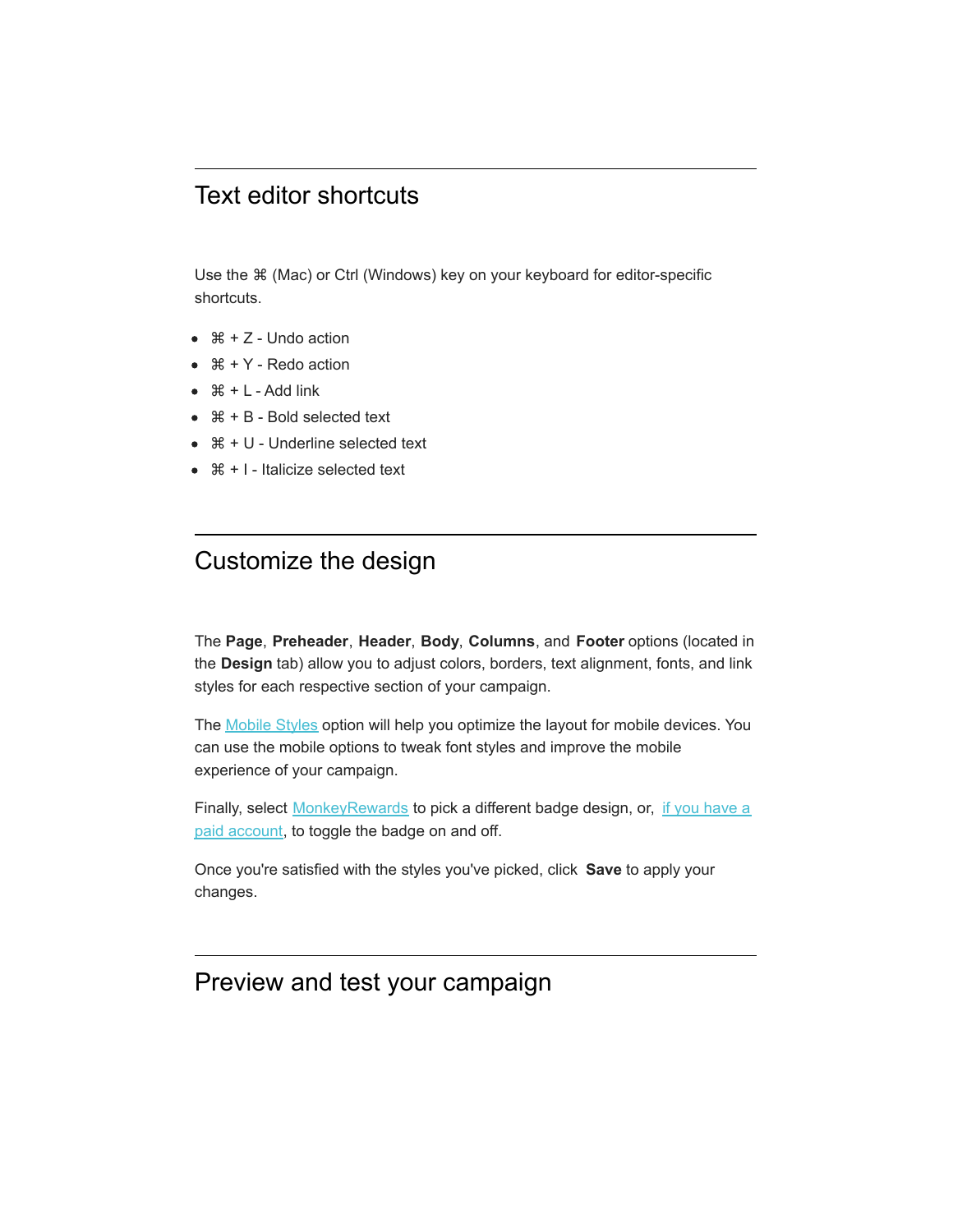The **Preview and Test menu houses all of our in-app campaign testing features.** From this menu, you'll be able to access *Preview Mode*, which will give you an idea how your campaign will render on desktop and mobile environments.

**Note:** If you're using merge tags in your campaign, you'll find they're replaced with placeholder text when you view the campaign in **Preview Mode**. These placeholders let you know that the merge tags are working properly and will be replaced with subscriber-specific information when you send the campaign. To preview subscriber-specific information before a campaign is sent, follow the instructions described [in this article](http://eepurl.com/hcHX).

From the **Preview and Test** menu, you'll also be able to send test emails to any email address you'd like, preview the mobile version of your campaign directly [from your mobile device, use the Link Checker to make sure that all links in yo](http://kb.mailchimp.com/campaigns/design/edit-and-test-mobile-styles-in-a-campaign#Push-to-MailChimp-Mobile)ur campaign are valid, or set up [Social Cards](http://eepurl.com/XSaMn) for your campaign. When enabled, Social Cards will give you the opportunity to choose a featured image and snippet of text that appears when your campaign is shared by anyone on Facebook and Twitter, or when viewed in Gmail's grid view.

The final testing tool available in the **Preview and Test** menu is our **Inbox Inspector**[. This feature automates the testing process and provides you wi](http://eepurl.com/gOOb)th renderings of the campaign as they will appear across multiple email clients with just a few clicks. It can also run spam filter checks on the content to help identify potential red flags in your campaign. Inbox Inspector is free for all users with monthly paid accounts—up to 25 inspections can be run each week at no cost. Users with free and pay-as-you-go plans can purchase a single Inbox Inspection for \$3.

#### Sending your campaign

Once you've finished designing your campaign, you'll navigate to the **Confirm** page—the final step of the campaign building process. Here, we'll scan the campaign to make sure that all of the previous steps have been properly completed and alert you to anything that might need your attention before sending. Here you can also preview both the HTML version and the automatically generated plain-text copy of the campaign one last time, run a final Inbox Inspection, or send one last test email to make sure everything is just right.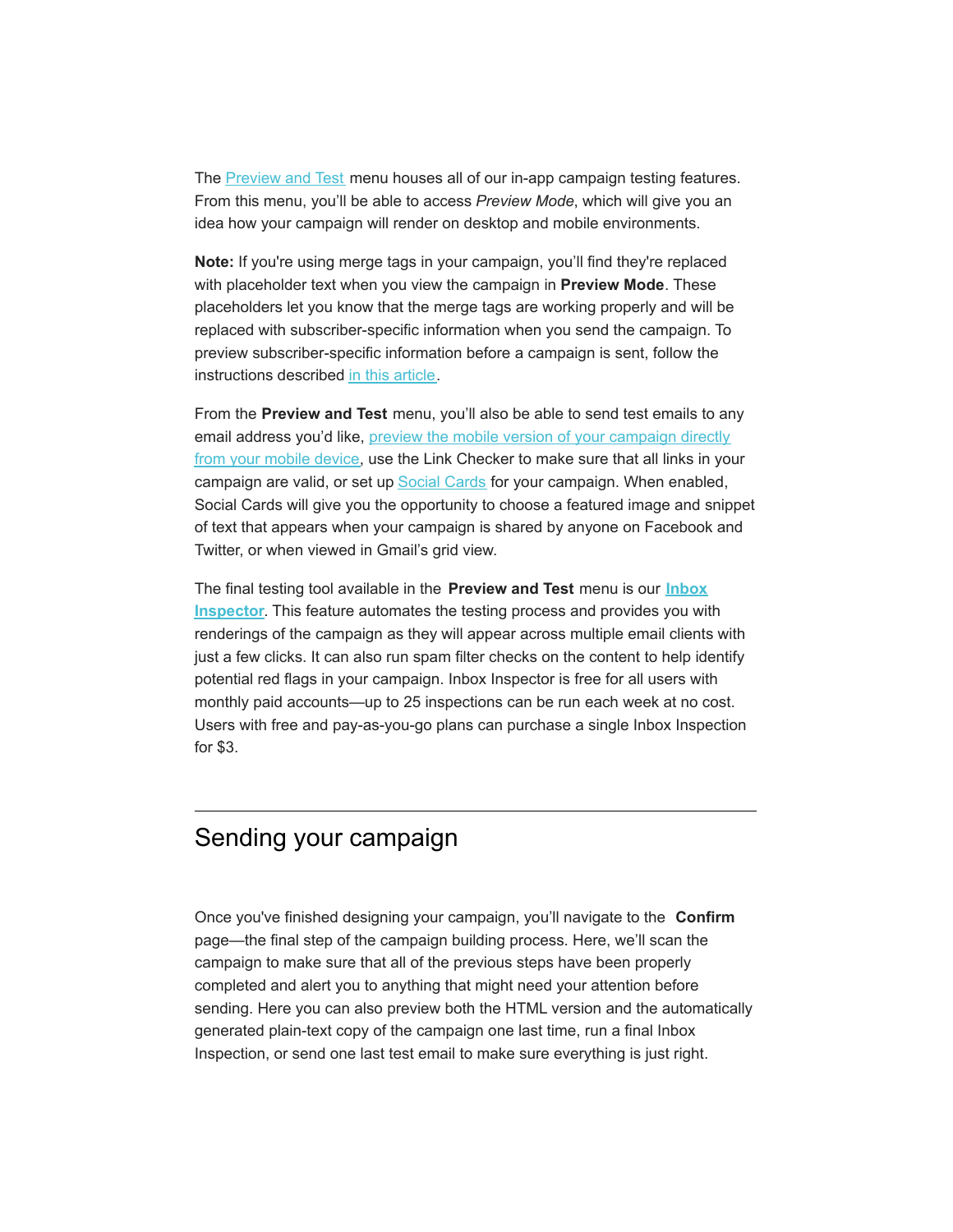When you're ready to send, there are several different delivery methods available. [All users have the option to send the campaign immediately or to schedule it for a](http://eepurl.com/ij5r) specific date and time. Users with paid accounts will have 3 additional scheduling features to choose from as well:

- [Send Time Optimization](http://kb.mailchimp.com/deliverability/deliverability-research/find-your-best-sending-time) analyzes the activity history of the subscribers in your list to determine and distribute the campaign at the optimal sending time.
- [Timewarp](http://kb.mailchimp.com/campaigns/confirmation-and-sending/use-timewarp-to-optimize-sending-by-time-zone) delivers the campaign to your list based on the recipient's time zone, rather than the time zone selected in your MailChimp account.
- With [Batch Delivery](http://kb.mailchimp.com/campaigns/confirmation-and-sending/schedule-batch-delivery), rather than sending your campaign out to the whole list at once, this feature will send the campaign in timed batches.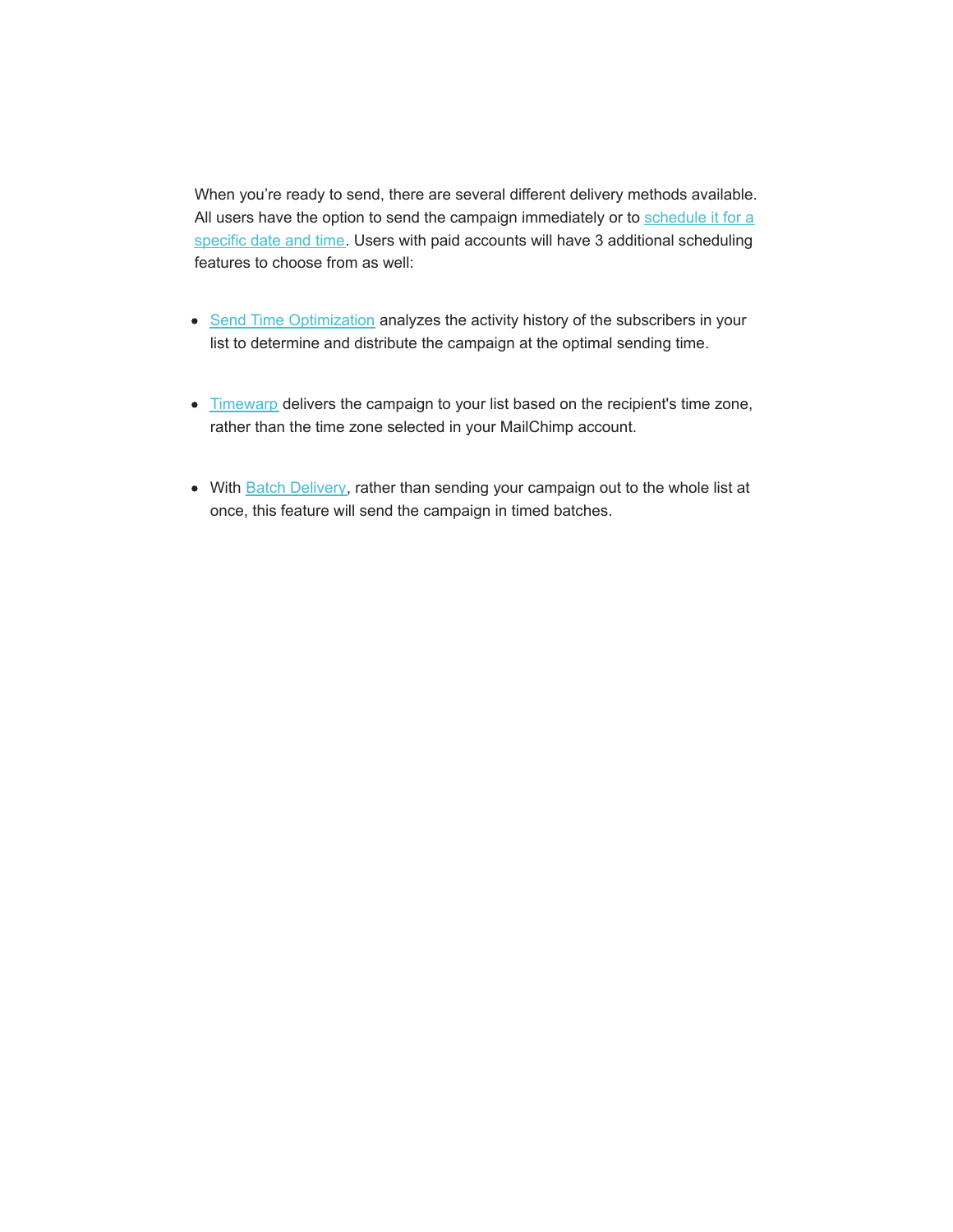### **Avoiding Spam Filters**

There's no sense spending all that time designing, coding, and writing your email newsletters, only to get them trapped in your subscribers' junk folders. Make sure your newsletters go straight to inboxes by learning how spam filters think. Spam filters look at a long list of criteria to decide whether or not your email is junk. The list of spammy criteria is constantly growing and adapting, because spam filters learn more about what junk looks like every time someone clicks the **Mark as spam** or **This is junk** button in their email client. Spam filters even sync up with each other to share what they've learned. There's no magic formula, but these tips will help you avoid common mistakes that often send email marketing to junk [folders. If you're interested in learning more about spam filters, we have a](http://mailchimp.com/resources/guides/how-to-avoid-spam-filters/html/) dedicated guide for that, too.

#### Avoid these common mistakes

MailChimp has been helping email marketers create and send email campaigns since 2001. During that time, we've found that there are a few common mistakes frequently made by email marketers that can result in accidental spam filtering.

- **Lists:** Sending to inactive, stale, or non-permission-based lists
- **Formatting:** ALL CAPS, crazy colors, and too many exclamation points!!!!
- **Content:** Anything about getting money, paying less money, or money-back guarantees
- **Code:** Sloppy code, extra tags, code pulled in from Microsoft Word
- **Images:** Too many images, or one single image with no text to balance it out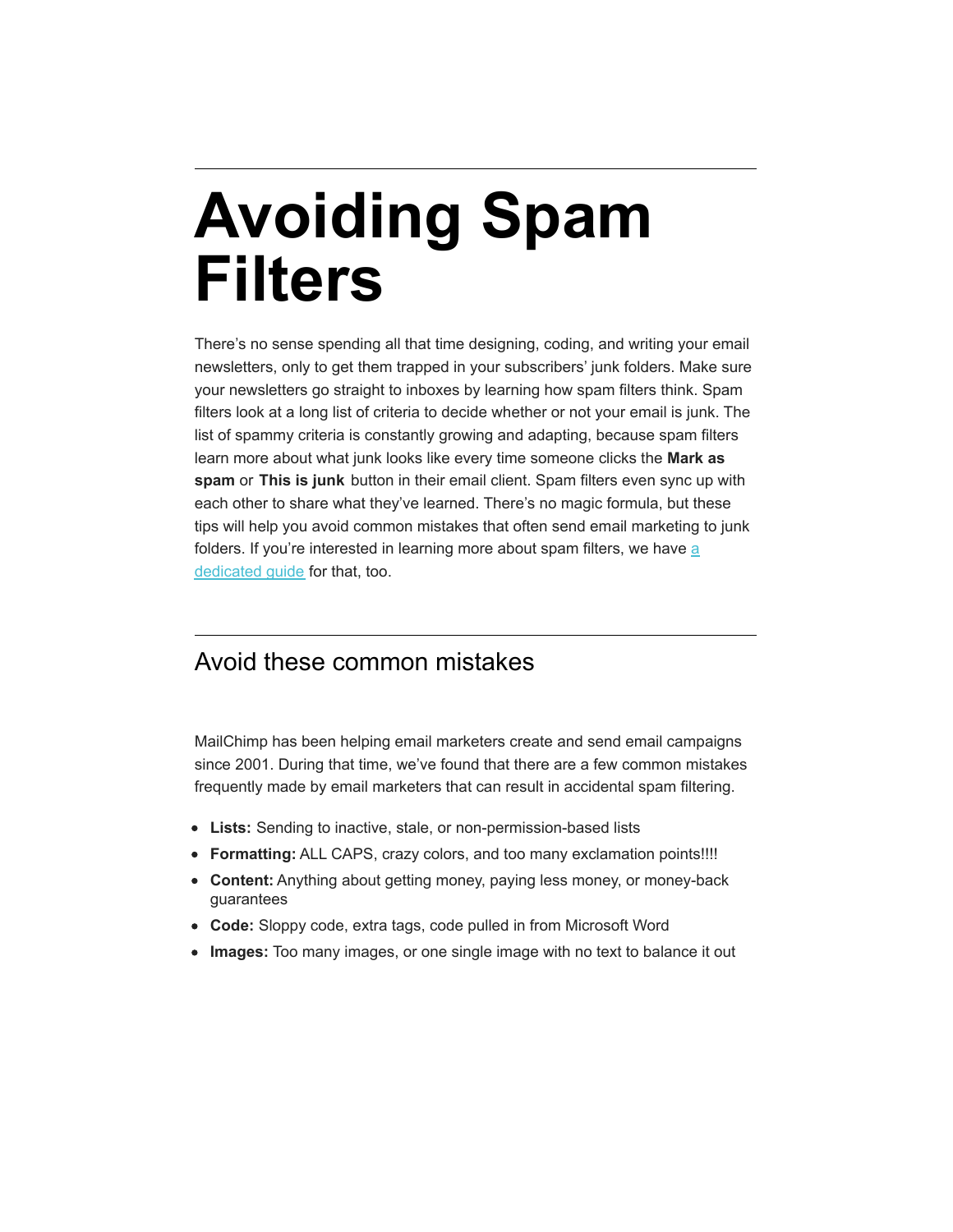## **Understanding Your Reports**

You've built your list, created a beautiful campaign, and sent it to your subscribers. Now it's time to sit back, relax, and watch your reports come in.

MailChimp has a [ton of reporting features](http://mailchimp.com/features/reports/) that can help you analyze the performance of your campaign and provide insights to fuel future campaign successes. There's also a [MailChimp Mobile](http://mailchimp.com/features/mailchimp-mobile/) app so you can view your reports (or manage lists, add subscribers, and send campaigns) while you're on the go.

In this section, we'll cover the basic information and data available in MailChimp's reports.

First, click the **Reports** tab and then select the desired campaign.

- **Overview** is where you'll find valuable at-a-glance information about how your campaign performed, including details about opens, clicks, social engagement, unsubscribes, and bounces. Curious how [open](http://kb.mailchimp.com/reports/about-open-tracking) and [click](http://kb.mailchimp.com/reports/about-click-tracking) tracking works? Looking for details about how [open and click rates](http://kb.mailchimp.com/reports/about-open-and-click-rates) are tallied—and why they're important? Our Knowledge Base [has you covered](http://kb.mailchimp.com/reports).
- From the **Activity** menu, you can dig even deeper into your campaign results. Selecting one of the menu options allows you to view or export a segment of recipients that interacted with your campaign in a specific way. Would you like to view a list of all subscribers who received, opened, didn't open, or clicked a link in your campaign? Want to see which addresses bounced, unsubscribed, or even filed an abuse complaint? You'll find all of that data here.
- **Links** gives you a better idea of how well each tracked link within a campaign performed. On this screen, you'll find a list of all tracked URLs from the campaign, along with the number of total and unique clicks for each one. If you're viewing the report for a Regular or RSS-Driven campaign, we'll also populate a click map to give you a visual representation of how each link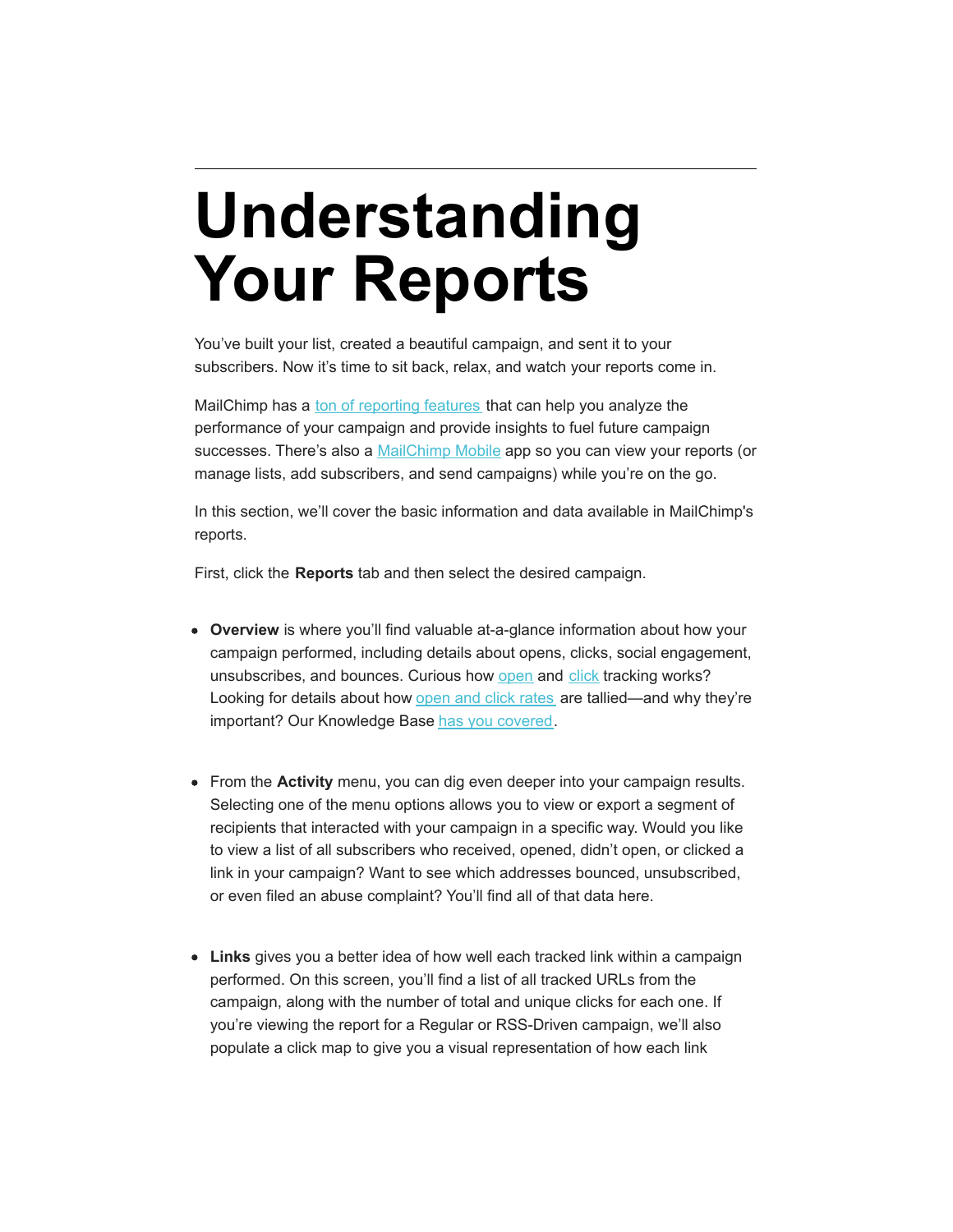performed.

- **Social** reveals who has liked your campaign on Facebook, provides a list of the top influencers and referrers, and displays a map of clicks from around the globe. Keep in mind that before we can add Facebook stats to your campaign reports, you'll need [integrate your account with Facebook](http://kb.mailchimp.com/integrations/facebook/integrate-facebook-with-mailchimp).
- If you've set up **[eCommerce360](http://kb.mailchimp.com/integrations/other-integrations/about-ecommerce360)** in your account, all reports that it generates will be displayed in the **E-commerce** section. Here, you'll find the total sales generated by the campaign, total number of conversions (orders received), and a breakdown of each subscriber's purchases. You can track sales from a click in your campaign all the way to purchase. This lets you see which customers make a purchase—and what they buy—after opening your campaign.
- The **Conversations** tab shows replies to your campaign when conversation tracking is enabled. Conversation tracking offers more flexibility than a standard reply-to email address by allowing [other account users](http://kb.mailchimp.com/accounts/multi-user/manage-user-permissions) to receive email notifications when a subscriber replies to your campaign. Learn more about Conversations [here](http://kb.mailchimp.com/lists/managing-subscribers/set-up-and-use-conversations).
- The **[Analytics360](http://kb.mailchimp.com/integrations/other-integrations/integrate-google-analytics-with-mailchimp)** reports section displays Google Analytics/ Analytics360 data when applicable, as well as stats from integrations such as **SurveyGizmo**, [Eventbrite](http://kb.mailchimp.com/integrations/other-integrations/integrate-eventbrite-with-mailchimp), or [SurveyMonkey](http://kb.mailchimp.com/integrations/other-integrations/integrate-surveymonkey-with-mailchimp). We'll also show you a breakdown of the top email domains for your subscribers in the Email Domain Performance chart.